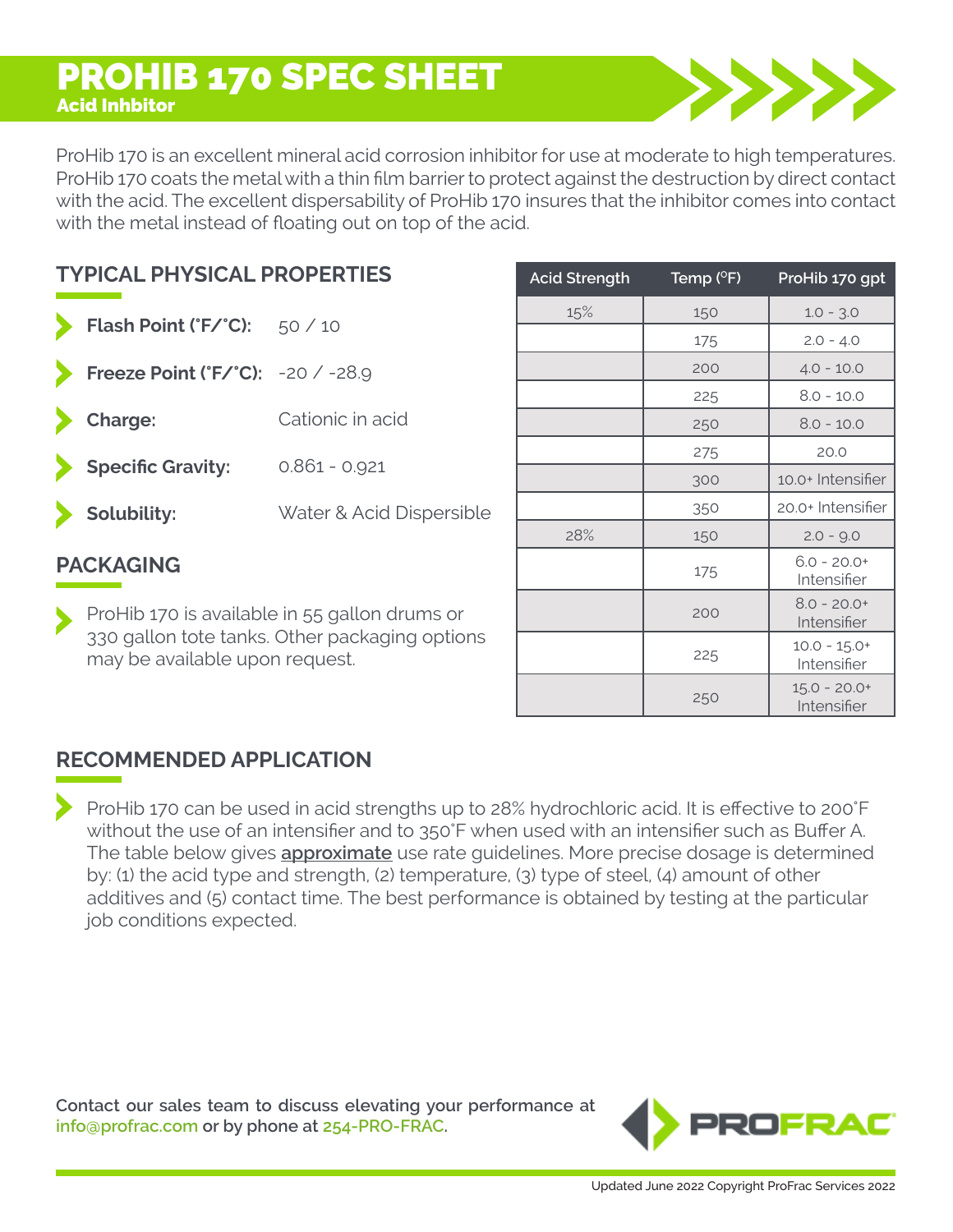## PROHIB 170 SPEC SHEET Acid Inhbitor

### **I. Performance Test Results in 15% HCI II. Performance Test Results in 28% HC**



|                            | <u>i. Periormance Test Results in 15% fict</u> |                        |                         |             |                |                            | II. Performance Test Results III 20% NC                                            |                        |                        |             |                |
|----------------------------|------------------------------------------------|------------------------|-------------------------|-------------|----------------|----------------------------|------------------------------------------------------------------------------------|------------------------|------------------------|-------------|----------------|
| <b>Temp</b><br><b>Test</b> | <b>Test</b><br>Pressure                        | <b>ACI-130</b><br>Con. | Contact<br>Time         | Cou-<br>pon | Corro-<br>sion | <b>Temp</b><br><b>Test</b> | <b>Test</b><br>Pressure                                                            | <b>ACI-130</b><br>Con. | Contact<br><b>Time</b> | Cou-<br>pon | Corro-<br>sion |
| $\mathsf{o}_{\mathsf{F}}$  | psi                                            | gpt                    | hrs.                    | <b>Type</b> | lbs/ft         | $^{\circ}$ F               | psi                                                                                | gpt                    | hrs.                   | <b>Type</b> | lbs/ft         |
| 150                        | Atmo-<br>spheric                               | 1.0                    | $\mathbf 6$             | $J-55$      | .0041          | 150                        | Atmo-<br>spheric                                                                   | $1.0$                  | $\mathbf 6$            | $J-55$      | .0091          |
|                            |                                                | 1.0                    | 24                      | $J-55$      | .0071          |                            |                                                                                    | 2.0                    | 6                      | $J-55$      | .0061          |
|                            |                                                | 2.0                    | 24                      | $J-55$      | .0041          |                            |                                                                                    | 3.0                    | 6                      | $J-55$      | .0051          |
|                            |                                                | 3.0                    | 24                      | $J-55$      | .0051          |                            |                                                                                    | 3.0                    | 24                     | $J-55$      | .0101          |
| 175                        |                                                | $1.0$                  | $\mathsf{\mathfrak{S}}$ | $J-55$      | .0463          |                            |                                                                                    | 6.0                    | 24                     | $J-55$      | .0081          |
|                            |                                                | 2.0                    | $\mathbf 6$             | $J-55$      | .0081          |                            |                                                                                    | 9.0                    | 24                     | $J-55$      | .0061          |
|                            |                                                | 3.0                    | 6                       | $J-55$      | .0051          | 175                        |                                                                                    | 4.0                    | 6                      | $J-55$      | .0232          |
|                            |                                                | 3.0                    | 24                      | $J-55$      | .0091          |                            |                                                                                    | 6.0                    | 6                      | $J-55$      | .0182          |
|                            |                                                | 4.0                    | 24                      | $J-55$      | .0071          |                            |                                                                                    | 8.0                    | 6                      | $J-55$      | .0121          |
|                            |                                                | 5.0                    | 24                      | $J-55$      | .0071          |                            |                                                                                    | 10.                    | 24                     | $J-55$      | .0262          |
| 200                        |                                                | 3.0                    | $\mathbf 6$             | $J-55$      | .0082          |                            |                                                                                    | 15.0                   | 24                     | $J-55$      | .0122          |
|                            |                                                | 4.0                    | 6                       | $J-55$      | .0081          |                            |                                                                                    | 20.0                   | 24                     | $J-55$      | .0102          |
|                            |                                                | 5.0                    | 6                       | $J-55$      | .0081          |                            |                                                                                    | 8.0(A)                 | 6                      | $J-55$      |                |
|                            |                                                | 6.0                    | 24                      | $J-55$      | .0151          | 200                        |                                                                                    |                        |                        | $J-55$      | .0292          |
|                            |                                                | 8.0                    | 24                      | $J-55$      | .0131          |                            |                                                                                    | 8.0                    | $\mathbf 6$            |             | .0071          |
|                            |                                                | 10.0                   | 24                      | $J-55$      | .0101          | 225                        | 2,000                                                                              | 10.0                   | 6                      | $J-55$      | .0402          |
| 225                        | 2,000                                          | 8.0                    | $\mathbf 6$             | $J-55$      | .0091          |                            |                                                                                    | 10.0(A)                | 6                      | $J-55$      | .0191          |
|                            |                                                | 10.0                   | 6                       | $J-55$      | .0091          |                            |                                                                                    | 15.0                   | 6                      | $J-55$      | .0391          |
| 250                        | 3,000                                          | 8.0                    | $\mathbf 6$             | $J-55$      | .0424          |                            |                                                                                    | 15.0(A)                | 6                      | $J-55$      | .0161          |
|                            |                                                | $8.0^{(1)}$            | 6                       | $J-55$      | .0141          | 250                        | 3,000                                                                              | 10.0                   | 6                      | $J-55$      | .1113          |
|                            |                                                | 10.0                   | $\mathsf{\mathfrak{S}}$ | $J-55$      | .0262          |                            |                                                                                    | 10.0(A)                | 6                      | $J-55$      | .0552          |
|                            |                                                | $10.0^{(1)}$           | 6                       | $J-55$      | .0131          |                            |                                                                                    | 10.0(B)                | 6                      | $J-55$      | .0421          |
|                            |                                                | 20.0                   | $\mathbf 6$             | N-80        | .028           |                            |                                                                                    | 15.0                   | 6                      | $J-55$      | .0953          |
| 275                        |                                                | 20.0                   | 6                       | N-80        | .045           |                            |                                                                                    | 15.0(A)                | 6                      | $J-55$      | .0502          |
| 300                        |                                                | $10.0^{(2)}$           | $\mathbf 6$             | N-80        | .0282          |                            |                                                                                    | 15.0(B)                | $\mathbf 6$            | $J-55$      | .0421          |
|                            |                                                | $10.0^{(3)}$           | $\mathbf 6$             | N-80        | .0242          |                            |                                                                                    | 10.0(C)                | 6                      | $J-55$      | .0311          |
|                            |                                                | $10.0^{(4)}$           | 6                       | N-80        | .0222          |                            |                                                                                    |                        |                        |             |                |
|                            |                                                | $20.0^{(2)}$           | 6                       | N-80        | .0262          |                            | A. 16.7 pounds of ACI-INT 300 added as an intensifier per<br>1,000 gallons of acid |                        |                        |             |                |
|                            |                                                | $20.0^{(3)}$           | 6                       | N-80        | .0242          |                            |                                                                                    |                        |                        |             |                |
|                            |                                                | $20.0^{(4)}$           | 6                       | N-80        | .0232          |                            | B. 33.4 pounds of ACI-INT 300 added as an intensifier per                          |                        |                        |             |                |
| 350                        | 4,000                                          | $20.0^{(2)}$           | 3                       | N-80        | .0351          |                            | 1,000 gallons of acid                                                              |                        |                        |             |                |
|                            |                                                | $20.0^{(3)}$           | 3                       | N-80        | .0331          |                            |                                                                                    |                        |                        |             |                |

- 16.7 pounds of ACI-INT 300 added as an intensifier per 1,000 1. gallons of acid
- 100 gallons of Buffer A added as an intensifier per 1,000 2. gallons of acid
- 150 gallons of Buffer A added as an intensifier per 1,000 3. gallons of acid
- 200 gallons of Buffer A added as an intensifier per 1,000 4.gallons of acid
- 33.4 pounds of ACI-INT 300 added as an intensifier per
- $20.0^{4}$  | 3 | N-80 | .0271 | C. 16.7 pounds of ACI-INT 301 added as an intensifier per 1,000 gallons of acid.